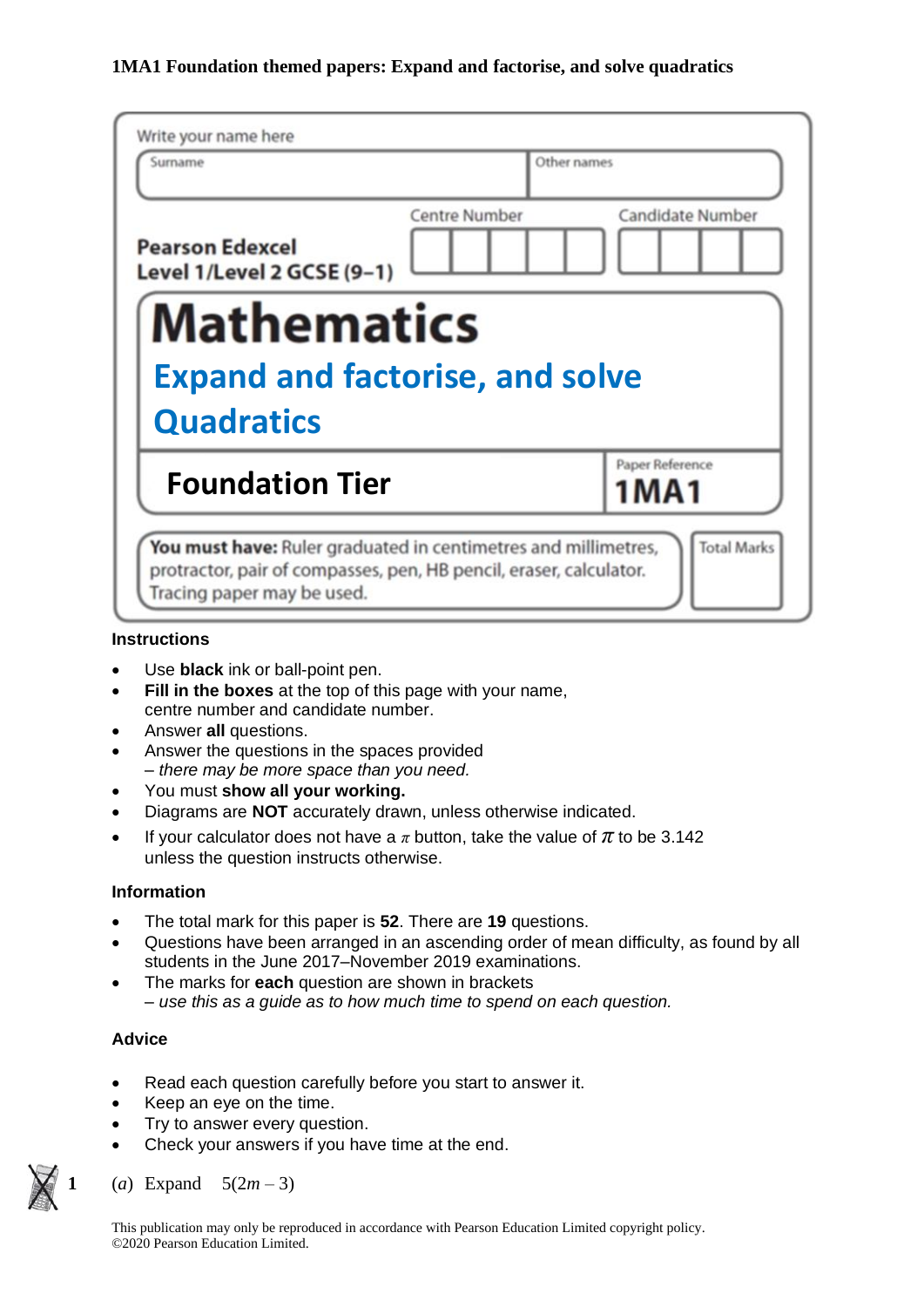| (1) |                                   |                                                                         |          |             |                  |
|-----|-----------------------------------|-------------------------------------------------------------------------|----------|-------------|------------------|
|     |                                   |                                                                         |          | $3n + 12$   | (b)<br>Factorise |
|     |                                   |                                                                         |          |             |                  |
| (1) |                                   |                                                                         |          |             |                  |
|     | (Total for Question 1 is 2 marks) |                                                                         |          |             |                  |
|     |                                   |                                                                         |          | $4e(e + 2)$ | Expand           |
|     |                                   |                                                                         |          |             |                  |
|     |                                   |                                                                         |          |             |                  |
|     |                                   |                                                                         |          |             |                  |
|     |                                   |                                                                         |          |             |                  |
|     | (Total for Question 2 is 2 marks) |                                                                         |          |             |                  |
|     |                                   |                                                                         |          | $4m + 12$   | (a) Factorise    |
|     |                                   |                                                                         |          |             |                  |
|     | identity                          | formula                                                                 | equation | expression  |                  |
|     | multiple                          | factor                                                                  | term     | inequality  |                  |
|     |                                   | (b) Choose two words from the box above to make this statement correct. |          |             |                  |
| (1) |                                   |                                                                         |          |             |                  |
| (2) |                                   |                                                                         |          |             | 5y               |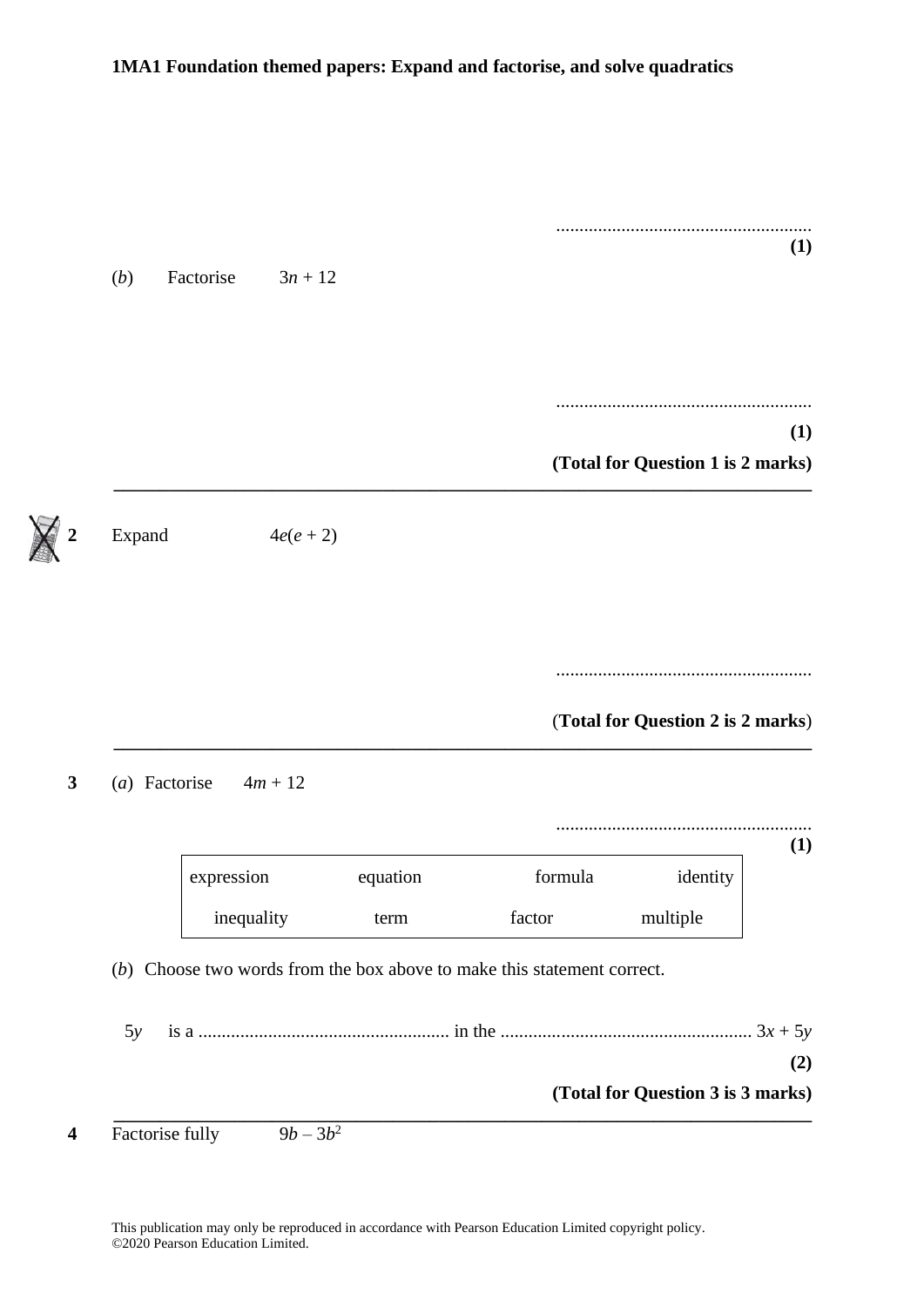**\_\_\_\_\_\_\_\_\_\_\_\_\_\_\_\_\_\_\_\_\_\_\_\_\_\_\_\_\_\_\_\_\_\_\_\_\_\_\_\_\_\_\_\_\_\_\_\_\_\_\_\_\_\_\_\_\_\_\_\_\_\_\_\_\_\_\_\_\_\_\_\_\_\_\_**

.......................................................

**(Total for Question 4 is 2 marks)**



| $x - 1 = 2$                              |                                          |
|------------------------------------------|------------------------------------------|
| Work out the value of $2x^2$             |                                          |
|                                          |                                          |
|                                          |                                          |
|                                          |                                          |
|                                          |                                          |
|                                          |                                          |
|                                          |                                          |
|                                          | (Total for Question 5 is 3 marks)        |
| (a) Expand and simplify $(x+5)(x-9)$     |                                          |
|                                          |                                          |
| ( <i>b</i> ) Factorise fully $9x^2 + 6x$ | (2)                                      |
|                                          |                                          |
|                                          |                                          |
|                                          |                                          |
|                                          |                                          |
|                                          | (2)<br>(Total for Question 6 is 4 marks) |

**7** Expand and simplify  $5(p+3) - 2(1-2p)$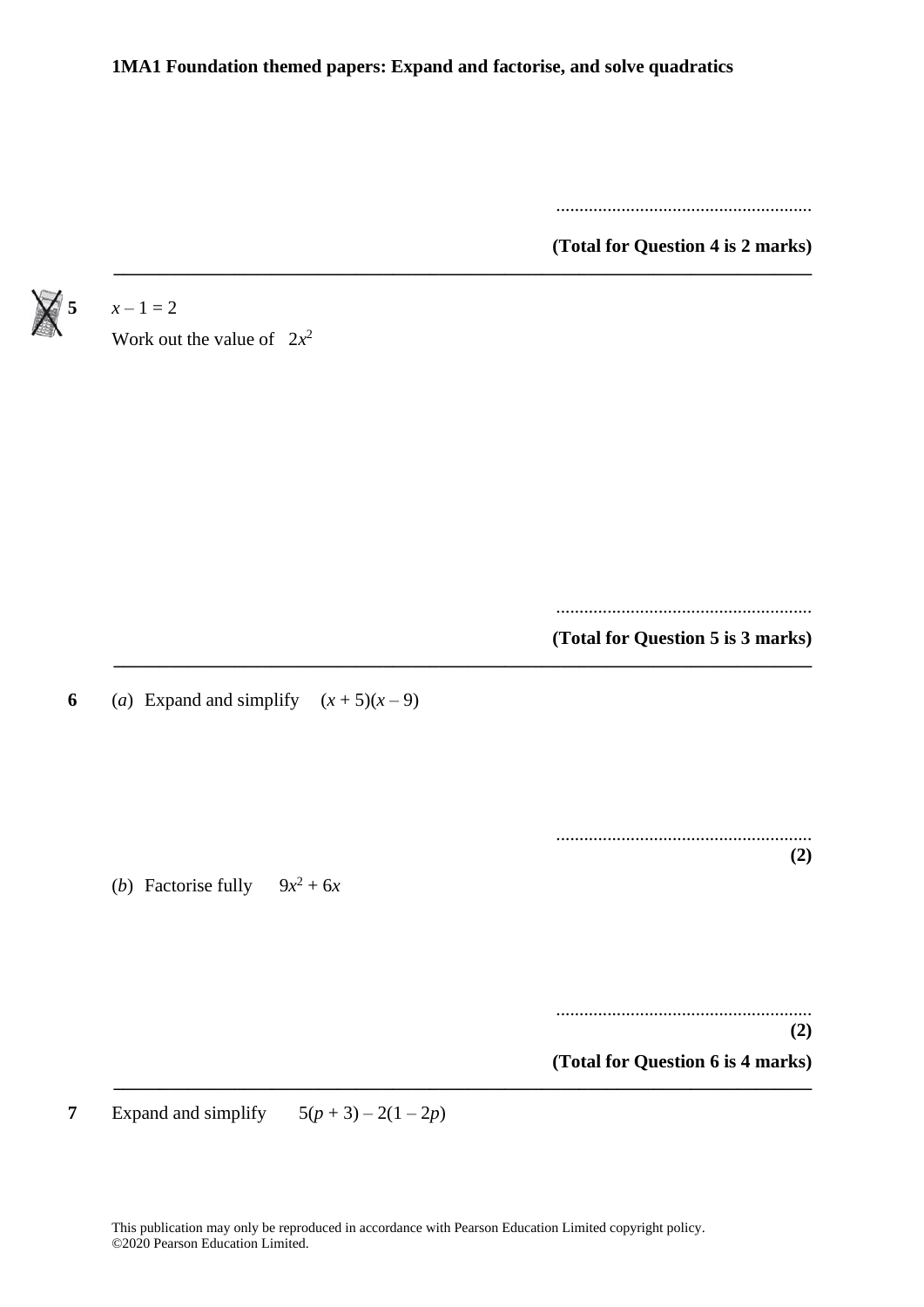| <br>(Total for Question 7 is 2 marks) |                                    |          |
|---------------------------------------|------------------------------------|----------|
|                                       | Factorise<br>$5 - 10m$             | 8<br>(a) |
|                                       |                                    |          |
| (1)                                   | $2a^2b + 6ab^2$<br>Factorise fully | (b)      |
|                                       |                                    |          |
| (2)                                   |                                    |          |
| (Total for Question 8 is 3 marks)     |                                    |          |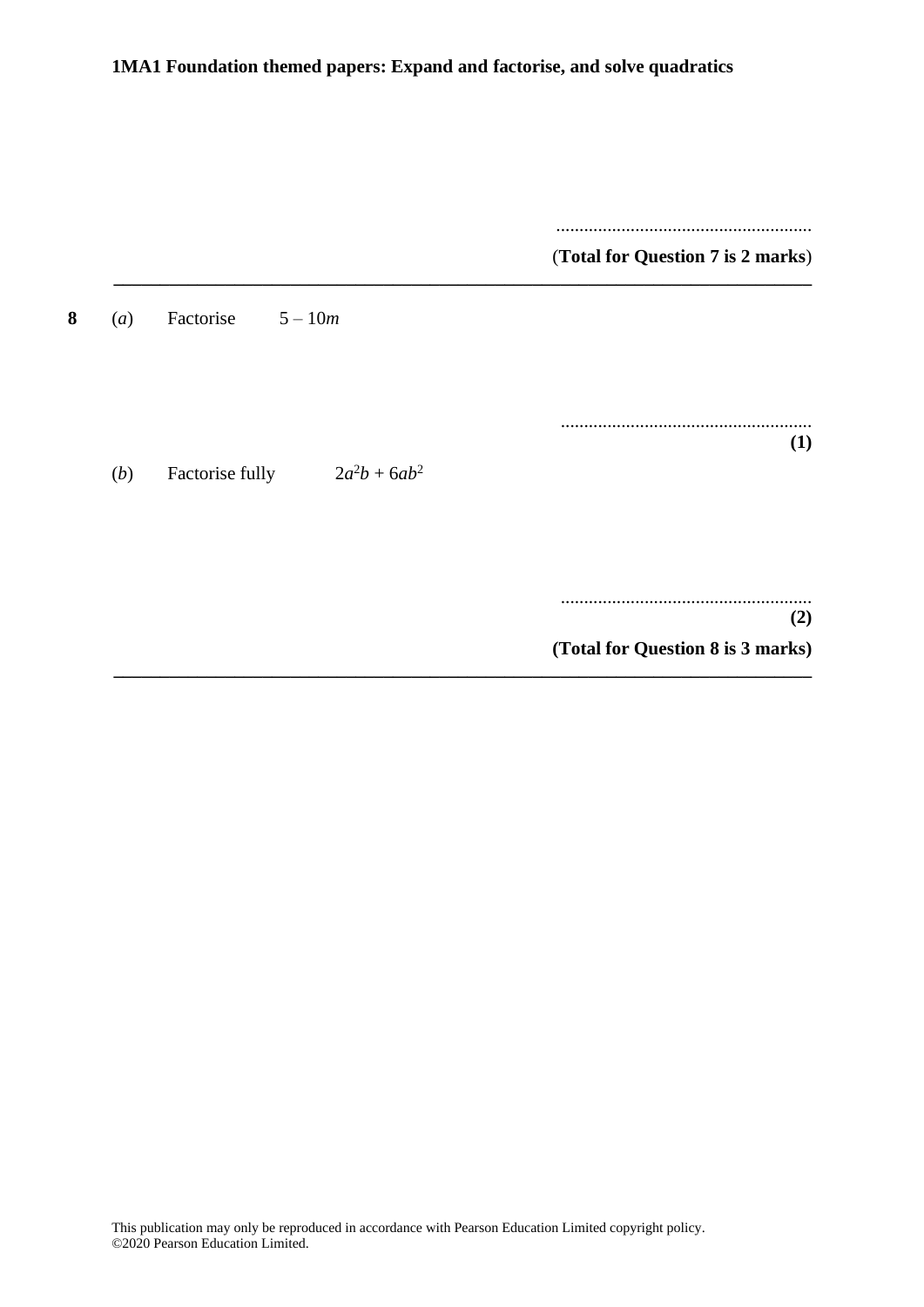#### **9** (*a*) Complete the table of values for  $y = x^2 - x - 6$

|  | $x \mid -3 \mid -2 \mid -1 \mid 0 \mid 1 \mid 2 \mid 3$ |      |  |  |
|--|---------------------------------------------------------|------|--|--|
|  |                                                         | $-6$ |  |  |

(**2**) **(2)**

(*b*) On the grid, draw the graph of  $y = x^2 - x - 6$  for values of *x* from -3 to 3.

(**2**)

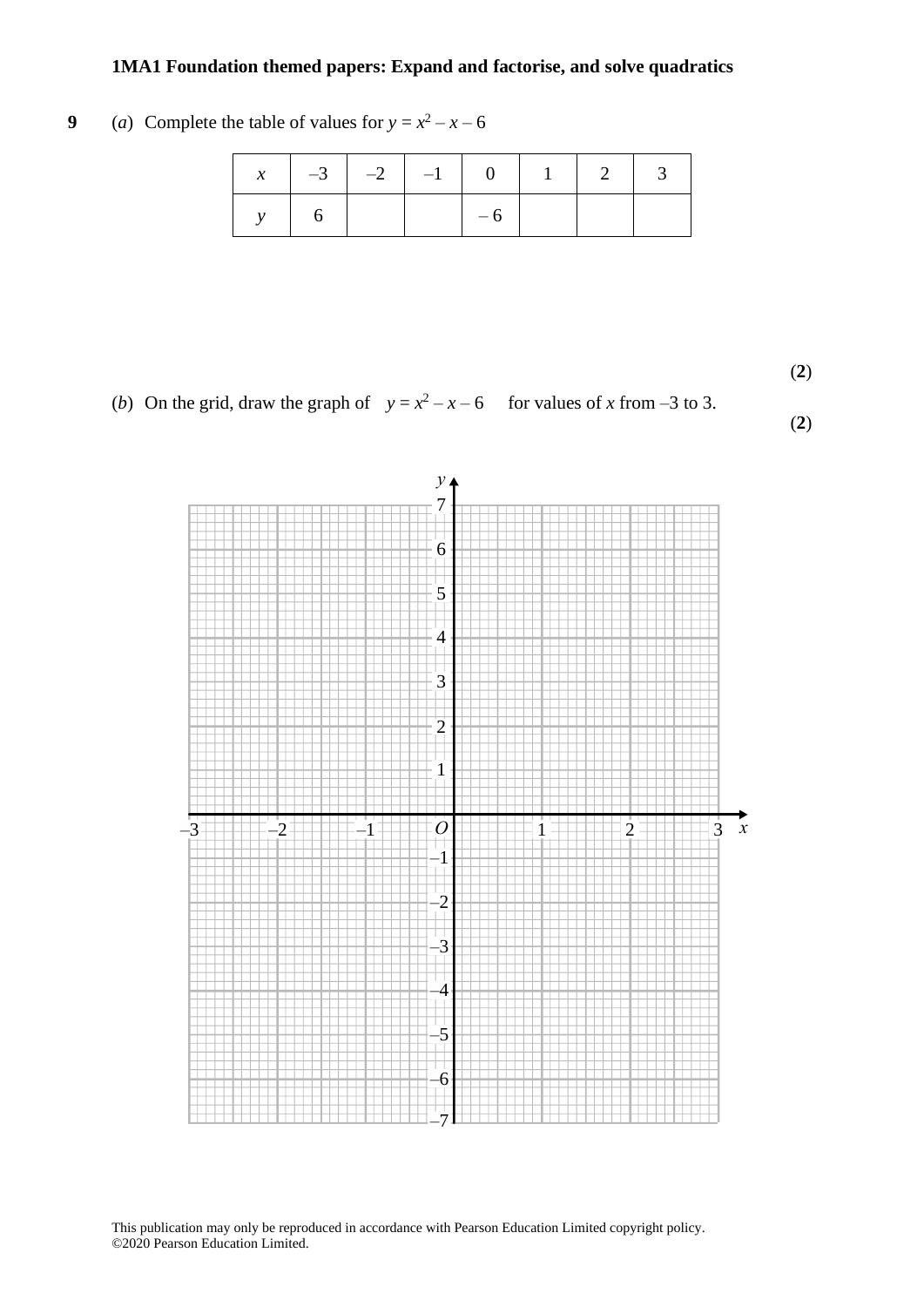(*c*) Use your graph to find estimates of the solutions to the equation  $x^2 - x - 6 = -2$ 

**\_\_\_\_\_\_\_\_\_\_\_\_\_\_\_\_\_\_\_\_\_\_\_\_\_\_\_\_\_\_\_\_\_\_\_\_\_\_\_\_\_\_\_\_\_\_\_\_\_\_\_\_\_\_\_\_\_\_\_\_\_\_\_\_\_\_\_\_\_\_\_\_\_\_\_**

.................................................................................

**(Total for Question 9 is 6 marks)**

(**2**)

**10** Expand 6(2*m* −3)

......................................... **(Total for Question 10 is 1 marks)**

**11** Expand  $2x(3 - x)$ 

.......................................................

**(Total for Question 11 is 1 marks)**

**12** (a) Factorise  $x^2 - 169$ 

....................................................... **(1)**

(b) Expand and simplify  $(3x + 2)(2x - 1)$ 

....................................................... **(2) (Total for Question 12 is 3 marks)**

**\_\_\_\_\_\_\_\_\_\_\_\_\_\_\_\_\_\_\_\_\_\_\_\_\_\_\_\_\_\_\_\_\_\_\_\_\_\_\_\_\_\_\_\_\_\_\_\_\_\_\_\_\_\_\_\_\_\_\_\_\_\_\_\_\_\_\_\_\_\_\_\_\_\_\_**

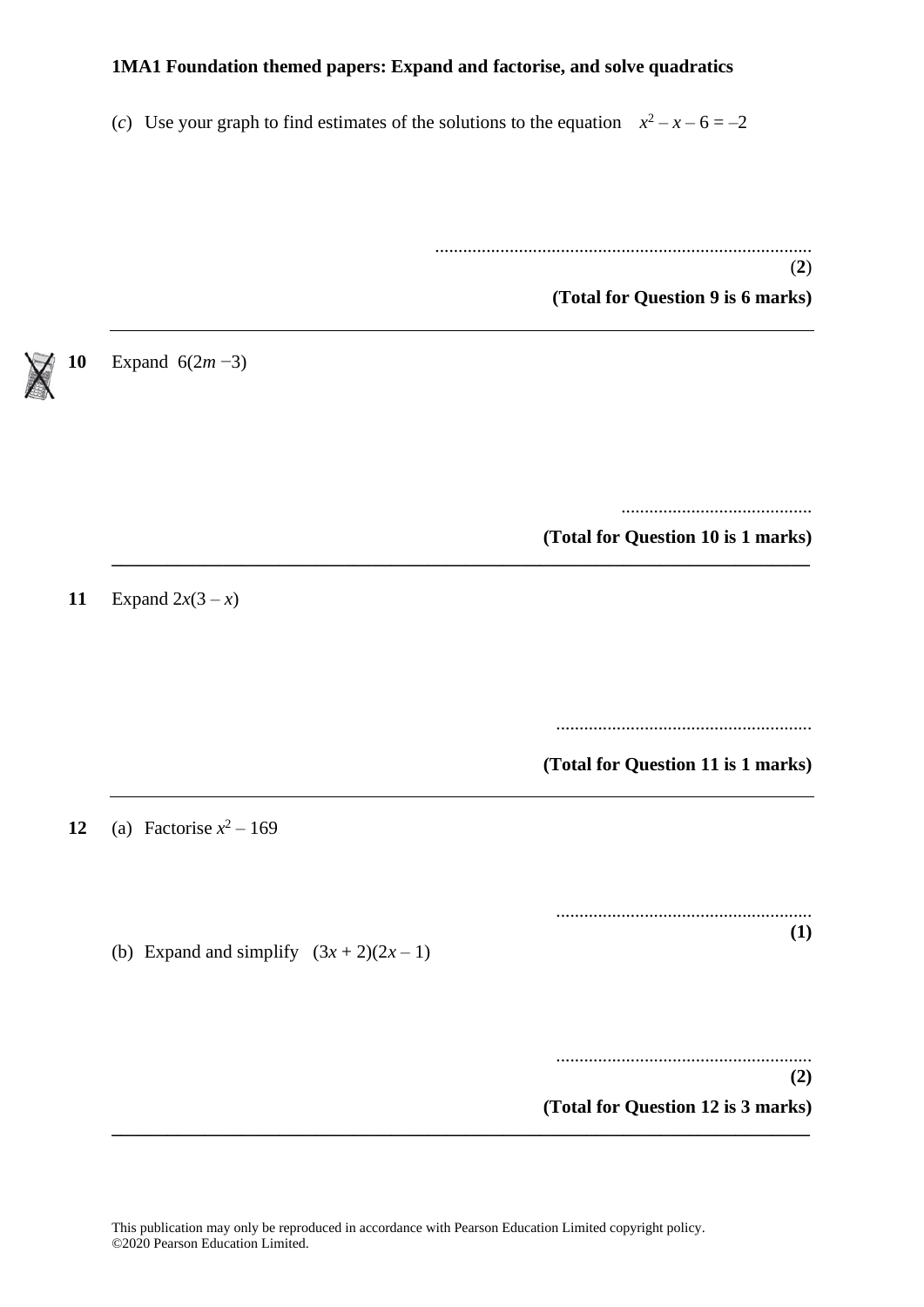

..................................................................................

**(Total for Question 13 is 2 marks)**



**14** Factorise  $x^2 - 16$ 

..................................................................................

**(Total for Question 14 is 1 mark) \_\_\_\_\_\_\_\_\_\_\_\_\_\_\_\_\_\_\_\_\_\_\_\_\_\_\_\_\_\_\_\_\_\_\_\_\_\_\_\_\_\_\_\_\_\_\_\_\_\_\_\_\_\_\_\_\_\_\_\_\_\_\_\_\_\_\_\_\_\_\_\_\_\_\_**

**15** Factorise  $x^2 + 3x - 4$ 

......................................................

**(Total for Question 15 is 2 marks)**

**16** (*a*) Expand and simplify  $(5x+2)(2x-3)$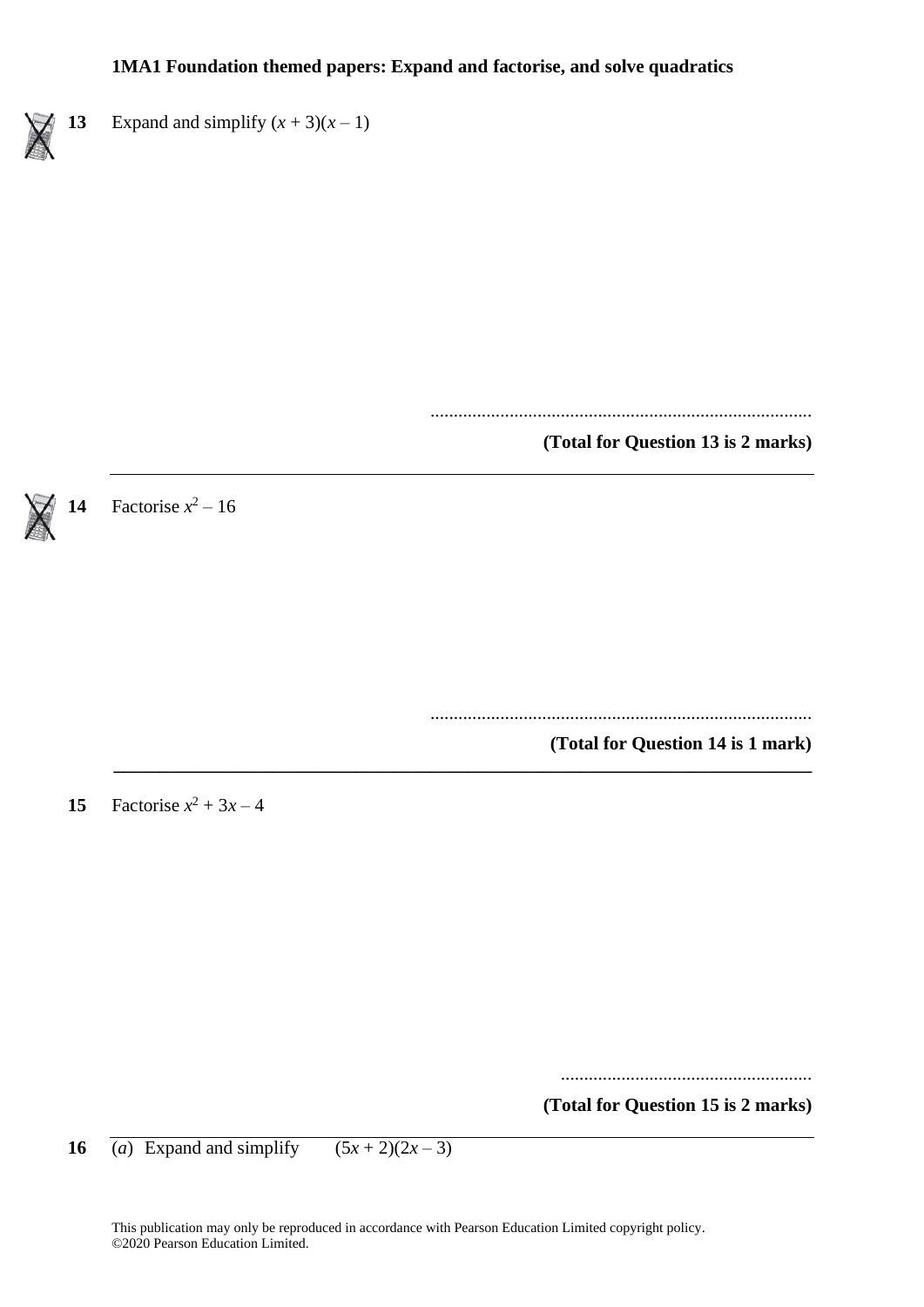............................................................................................... **(2)** (*b*) Factorise  $x^2 + 4x + 3$ ............................................................................................... **(2) (Total for Question 16 is 4 marks) \_\_\_\_\_\_\_\_\_\_\_\_\_\_\_\_\_\_\_\_\_\_\_\_\_\_\_\_\_\_\_\_\_\_\_\_\_\_\_\_\_\_\_\_\_\_\_\_\_\_\_\_\_\_\_\_\_\_\_\_\_\_\_\_\_\_\_\_\_\_\_\_\_\_\_ 17** (*a*) Solve  $2x^2 = 72$ ...................................................... **(2)** (*b*) Expand and simplify  $(2x + 1)(3x - 2)$ ...................................................... **(2)** (*c*) Factorise  $x^2 + 6x + 9$ ...................................................... **(1) (Total for Question 17 is 5 marks) \_\_\_\_\_\_\_\_\_\_\_\_\_\_\_\_\_\_\_\_\_\_\_\_\_\_\_\_\_\_\_\_\_\_\_\_\_\_\_\_\_\_\_\_\_\_\_\_\_\_\_\_\_\_\_\_\_\_\_\_\_\_\_\_\_\_\_\_\_\_\_\_\_\_\_**



**18** Here is the graph of  $y = x^2 - 2x - 3$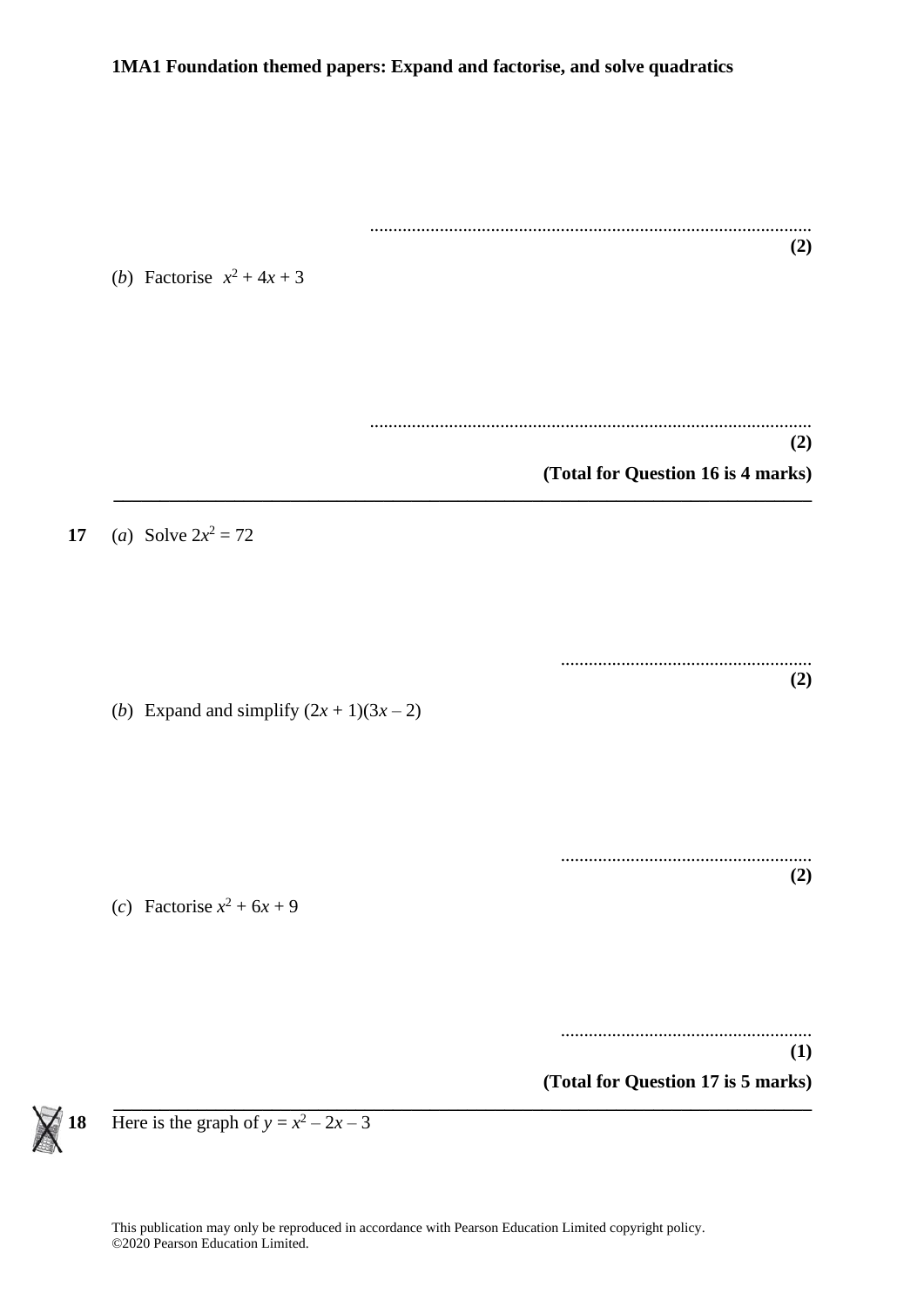

(*a*) Write down the coordinates of the turning point on the graph of  $y = x^2 - 2x - 3$ 



(*b*) Use the graph to find the roots of the equation  $x^2 - 2x - 3 = 0$ 

.......................................................................................... **(2)**

**(Total for Question 18 is 3 marks)**

**19** Solve  $x^2 + 5x - 24 = 0$ 

This publication may only be reproduced in accordance with Pearson Education Limited copyright policy. ©2020 Pearson Education Limited.